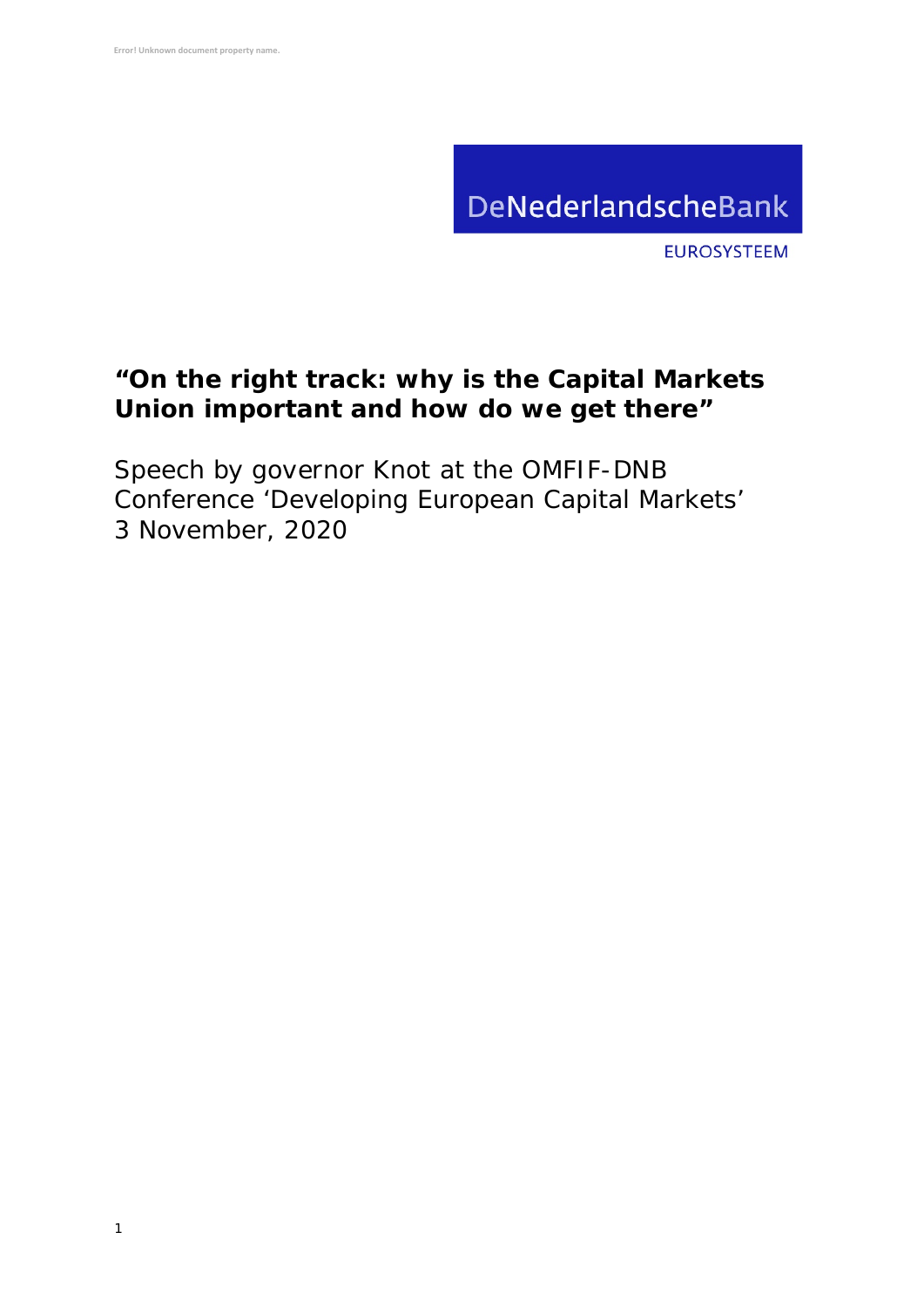Let me start by thanking you all for being here today.

If you travel by train from the city of Bordeaux southward to Spain, at the border you will have a slightly strange experience. Since the rail gauges in France and Spain are of a different width, the rail bogies, that's basically the wheels of the train, have to be replaced. A very heavy machine lifts the train up, the bogies are rolled away and replaced by others. It takes about one hour before the traveler can resume his or her journey.

This rather remarkable example of systems that do not fit together, and that reminds one of the nineteenth century, is not uncommon in European capital markets. This becomes clear if you compare it with the United States. Consider a US investor located in Iowa who wants to invest in a firm located in Florida. Information on the firms finances can be readily accessed via the Securities and Exchange Commission, while securities and insolvency law are of course similar across states. Now consider the same process for a Belgian investor aiming to invest in Portugal. Firm information is scattered across business registries, while the investor has to accustom itself to various local rules. This goes from small discrepancies, such as rules on shareholder disclosure, to large differences, such as insolvency laws.

Whereas large areas of the European economy have become more and more integrated, capital markets in Europe are still fragmented to a large degree. This results in real costs. The Capital Markets Union has clearly moved on from being a 'nice to have' to a 'need to have'.

Why is a unified European capital market important and how do we get there? That is the topic of today.

I think the importance of this topic is already reflected in the quality of speakers on the agenda for today. So allow me to thank all the speakers for being here, and I look forward to our exchange of insights and ideas. Being the first speaker, my aim is to set the stage for a fruitful discussion in the later sessions.

In my remarks today I will first briefly share my view on why the Capital Markets Union is so important. As the potential benefits of the CMU are numerous, I will stick to why the CMU is important for us as a central bank. Second, I will put forward some guiding principles on how I believe further progress can be made.

## **Importance of CMU**

For us as a central bank, the Capital Markets Union is key to a more resilient European economy. Well developed and integrated capital markets lead to more risks being shared privately, reduces systemic risk and stimulates diversification of the funding mix of corporates. This will also help our economy to recover from the Covid-19 shock.

The CMU is therefore highly relevant to our central bank mandate of ensuring economic and financial stability.

So why are these goals important? Well to start off, we know already from the financial and sovereign debt crisis that the European economy proved fragile. More specifically, it lacked proper risk-sharing mechanisms.

Moreover, an overreliance on banks in the financial system led to additional risks. Risks were mostly concentrated within countries, on bank balance sheets. Ultimately, bank losses had to be borne by the public, while new lending was constrained for years. You could say that Europe lacked a 'spare tire' to raise new financing for firms and speed up the economic recovery.

In response we have made various changes to the institutional framework to support resilience of the financial system and foster financial integration. We have reduced risks on bank balance sheets through uniform European supervision and increased capital requirements. Moreover, the resolution mechanism offers a backstop mechanism in case a bank runs into difficulties.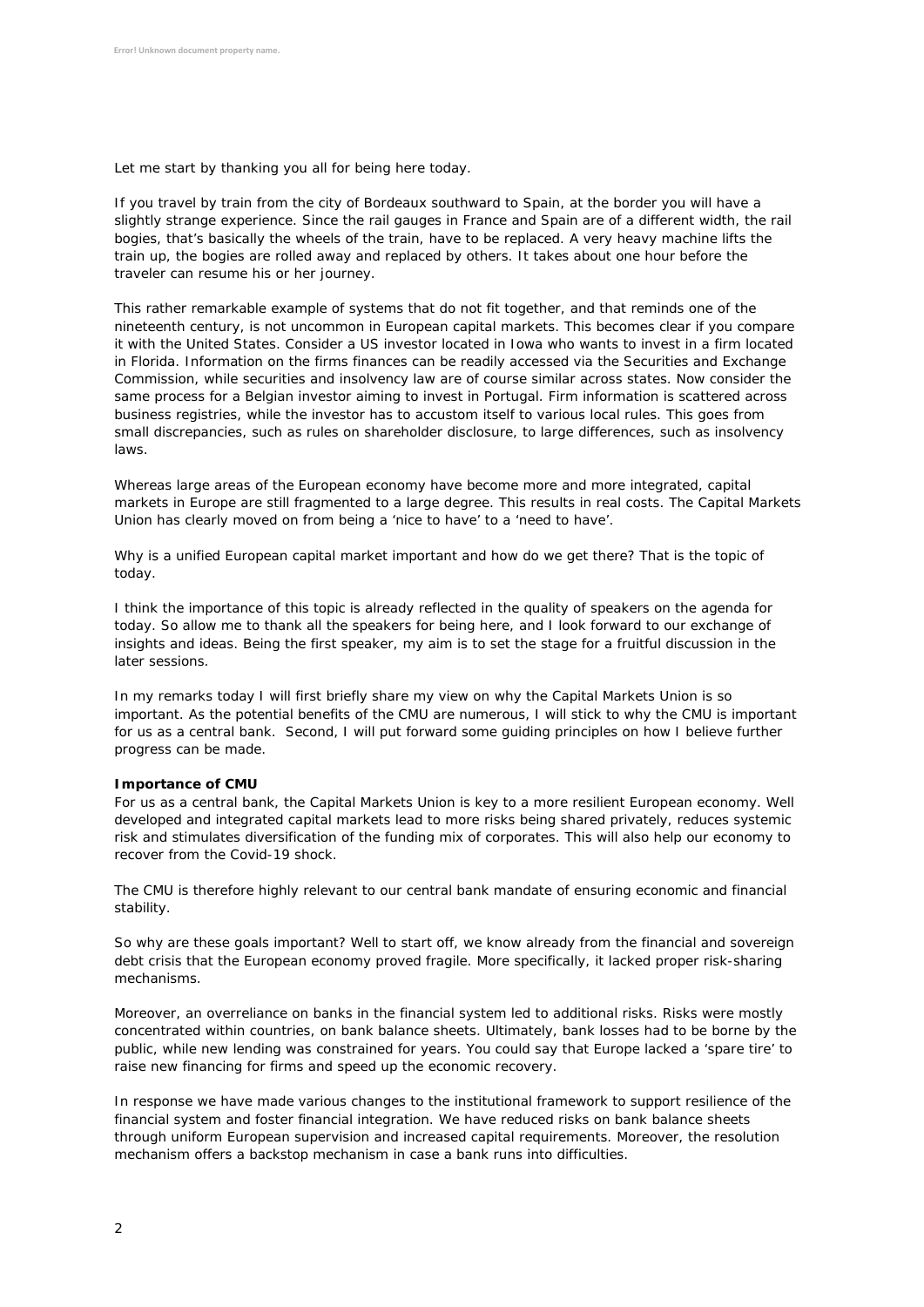Less progress was made, however, on the sharing of risks, in particular through private channels. European financing remains too one-sided: firms and households depend too much on banks, and the home bias of investors is persistent. These forms of fragmentation and concentration make the economy vulnerable to shocks and increases systemic risk.

So how did our financial system contribute to coping with the current Covid-19 shock? Partially as a result of past regulatory efforts, the banking sector has done relatively well so far. It helps that this shock did not originate from the financial sector itself, but is strictly exogenous. Supervisors have also helped to prevent financial amplification by giving room to banks to use their capital buffers.

Central banks have also intervened on a massive scale to ensure financial markets continued to function and provide credit to the real economy. In particular, central banks have supplied banks with additional liquidity to incentivize them to lend to the real economy.

A cruel property of this crisis is that the most vulnerable economies have also been hit the hardest. Governments have therefore taken an important step towards public risk-sharing by setting up the Recovery Fund. What I find crucial in the Recovery Fund is that it supports public investments that strengthen economic growth potential also in the financially more constrained states. The Recovery Fund helps to absorb the current shock with the aim of reducing future fragilities as well. By doing so, we hit two birds with one stone.

That being said, paving the way for a successful recovery will also require private investments. And given the bank-based nature of the European economy, it makes sense that most measures taken in response to the crisis work through banks. However, the irony is of course that this may increase the focus on banks in our financial system in the longer term.

And this is not without risk. Because as the crisis drags on, banks are going to take hits to their loan books. This might make it more difficult for them to keep credit flowing. Therefore we need additional funding mechanisms to support the economic recovery. This is also a key lesson from earlier crises.

Finally, even with public risk sharing through the Recovery Fund in place, the need for complementary risk sharing through private markets remains high. It is important to note the Recovery Fund is temporary. And I think this makes sense. A Europe that is kept together through large transfers of public funds is vulnerable from a political perspective.

By developing private risk-sharing capacity, risks are borne by parties that have agreed to carry risk, and are shared by a larger number. This should lower the effect of a shock. It would also put less strain on the banking sector, as well as on monetary and fiscal policy. As you undoubtedly know, in countries with well-integrated capital markets, like for example the US, private risk sharing absorbs more of a shock than public risk sharing mechanisms.

## **CMU**

All in all, the potential benefits of capital markets are very significant. And that's why we need a wellfunctioning Capital Markets Union. So, in terms of progress with CMU, where are we today?

The European Commission has launched several proposals over the past five years, and many of these initiatives are now implemented. They are clearly a step in the right direction. We have harmonized rules in various areas of financial markets, for instance on investment funds and prospectus regulation.

However, it is also clear that progress on the CMU has been rather slow. Banks remain central to the European financial sector, while home bias and wide differences in corporate funding costs remain persistent.

So why is realizing the CMU so challenging? First of all it is not always clear what barriers stand in the way of market development and integration. This is because capital markets are much more heterogeneous than banks. So to push the CMU ahead, you likely need a mosaic of small but interlocking measures. The NextCMU working group, followed by the High-Level Forum, have already laid important groundwork on identifying such measures.

Another challenge is that competing national interests make realizing the CMU difficult. Even though all member states acknowledge the benefits of the CMU, specific measures often cannot muster enough